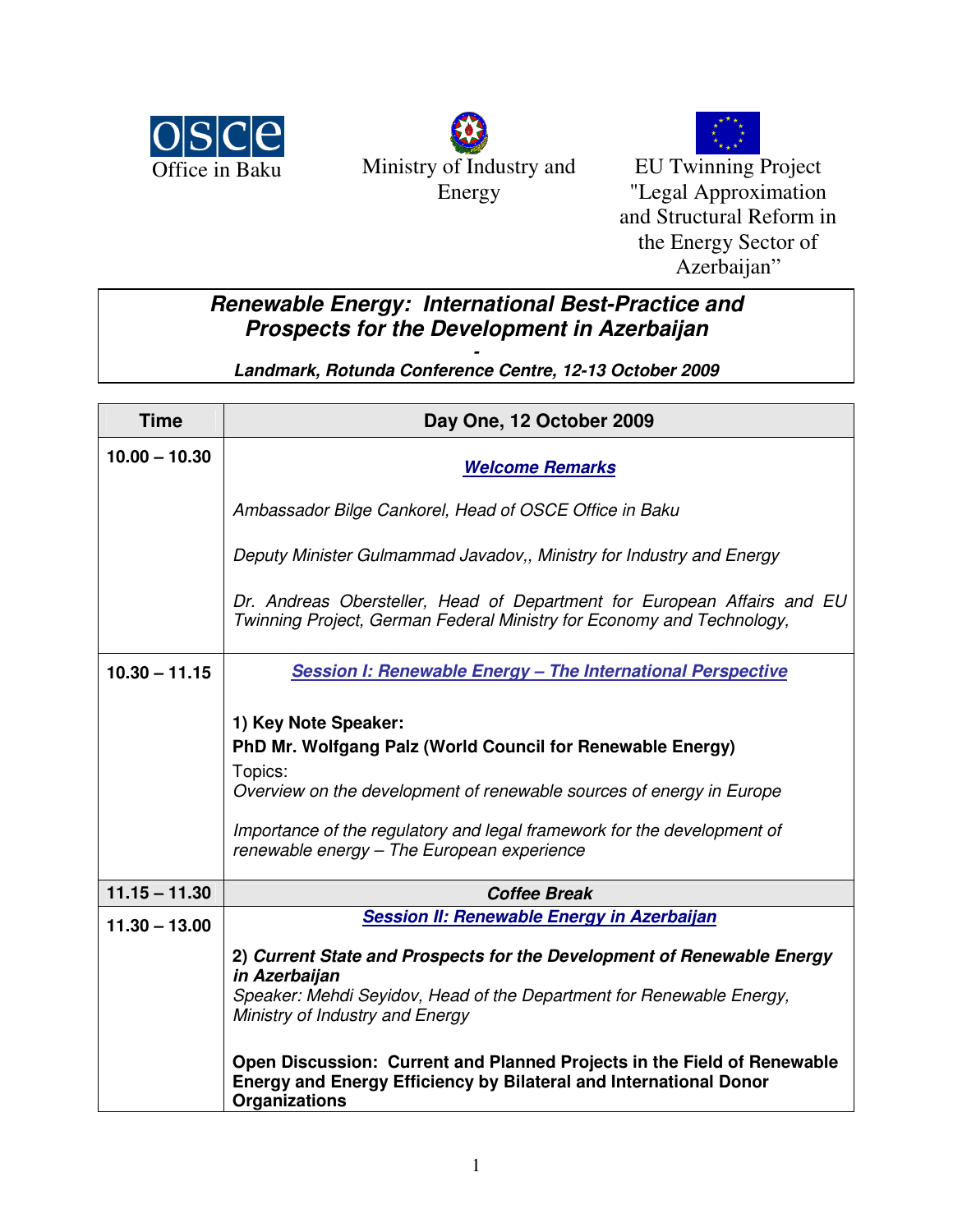| $13.00 - 14.30$ | Lunch                                                                                                                                                                                          |
|-----------------|------------------------------------------------------------------------------------------------------------------------------------------------------------------------------------------------|
| $14.30 - 16.00$ | Session III: Wind Energy in Azerbaijan -<br><b>Natural Conditions and Practical Application</b>                                                                                                |
|                 | 3) The Natural Conditions for Wind Energy in Azerbaijan<br>Speaker: Rauf Mustafayev, AzerEnergy Elektro-Energetika Institute                                                                   |
|                 | 4) Practical Application of Wind Energy in Azerbaijan                                                                                                                                          |
|                 | Windfarm Shurabad<br>Mr. Nazir Ramazanov, Caspian Technology Company<br>Mr. Stephan Simon, ALPHA New Technology Services GmbH<br>Mr. Karl Heinz Fatrdla, VESTAS, Director Sales Eastern Europe |
|                 | Sumgayıtelektrikşəbəkə ASC (Sumgayit Network Operator)<br>Speaker: Mr. Nariman Mahmudov, Technical Director                                                                                    |
|                 | Mitaki Project GmbH and AirWerk GmbH<br>Speaker: Mr. Hagan Teymurov                                                                                                                            |
|                 | <b>Discussion</b>                                                                                                                                                                              |

| Time            | Day Two, 13 October 2009                                                                                                                                            |
|-----------------|---------------------------------------------------------------------------------------------------------------------------------------------------------------------|
| $10.00 - 11.00$ | <b>Session IV: Prospects and Challenges for Promoting</b><br><b>Renewable Energy in Transition Countries</b>                                                        |
|                 | 5) Key Note Speaker: PhD Mr. Wolfgang Palz                                                                                                                          |
|                 | 6) "Ecology Park Project" by the State Oil Company of the Azerbaijan<br><b>Republic (SOCAR)</b><br>Speaker: Mr. Rashid Ziyadli, SOCAR                               |
| $11.00 - 11.30$ | <b>Coffee Break</b>                                                                                                                                                 |
| $11.30 - 12.00$ | Session V: Small Hydro Power Plants, Wind and Solar Energy -<br><b>Further Pilot Projects</b>                                                                       |
|                 | 7) Potential for Small Hydro Power Plants in Azerbaijan<br>Speaker: Tahir Javarov, Head of the Department for Energy Production, Ministry<br>of Industry and Energy |